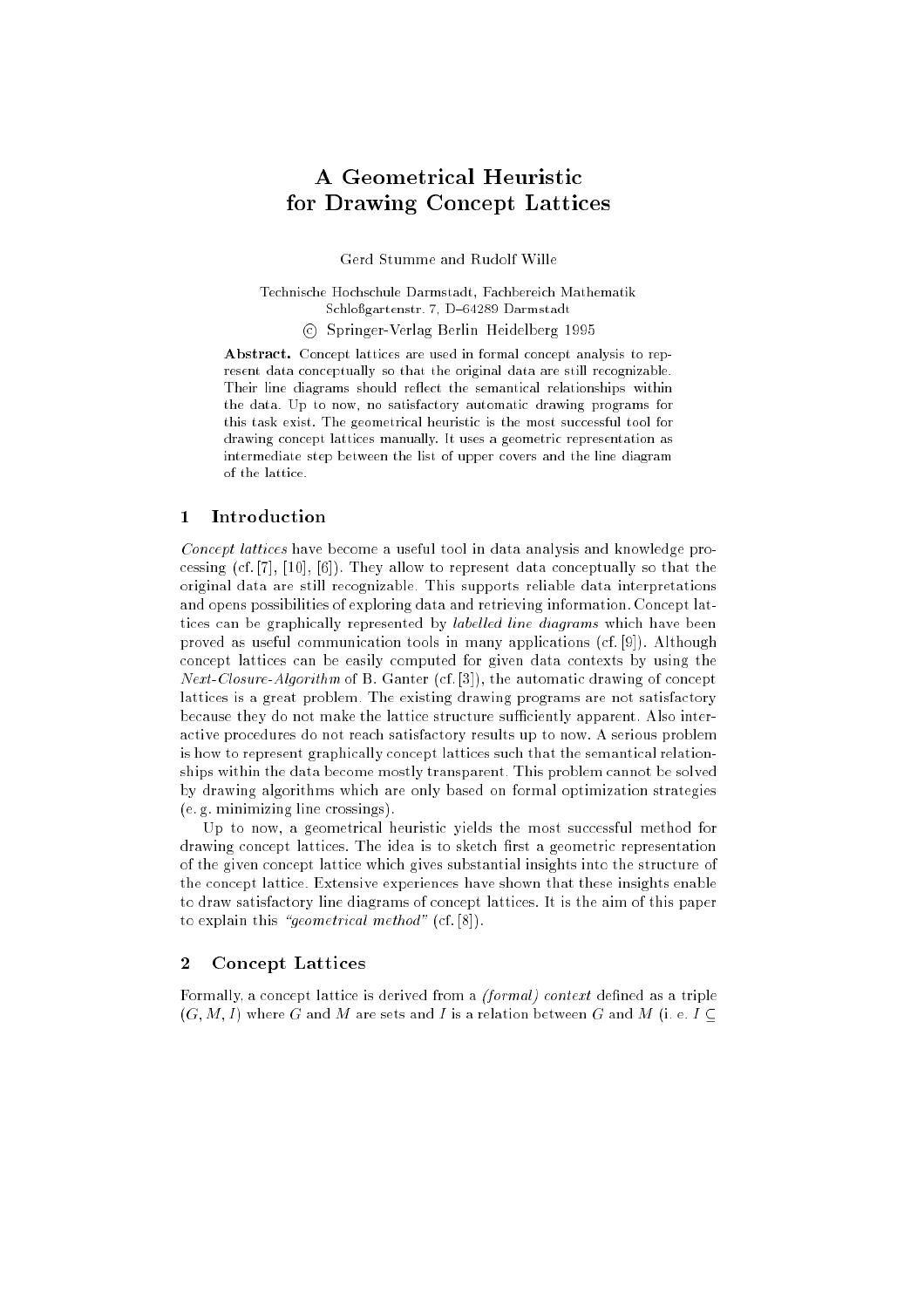| Triangles      |         | equilatera | scalene  | <i>sosceles</i> | $\it oblique\text{-}angle$ | $\emph{acute-}$ angled | obtuse-angled | right angled |
|----------------|---------|------------|----------|-----------------|----------------------------|------------------------|---------------|--------------|
|                | 3<br>6. |            | ×        | ×               | ×                          |                        | ×             |              |
| $\overline{2}$ |         |            | $\times$ | ×               |                            |                        |               | $\times$     |
| 3              | 2<br>4  |            | ×        |                 | ×                          | ×                      |               |              |
|                | 2<br>З  | $\times$   |          | ×               | $\times$                   | ×                      |               |              |
| 5              | 5       |            | ×        |                 | $\times$                   |                        | $\times$      |              |
| 16             | 3<br>0  |            | ×        | $\times$        | $\times$                   | $\times$               |               |              |
|                |         |            | ×        |                 |                            |                        |               | ×            |

Fig. 1. Context of triangles

G-M). The elements of G and M are called objects and attributes , respectively, and  $gIm\ (\implies(g,m)\in I)$  is read: the object g has the attribute m. The two following operators are needed to explain what we understand under a formal concept:

> $A \mapsto A := \{m \in M | q \mid m$  for all  $q \in A\}$  for  $A \subseteq G$  $B \mapsto B := \{q \in G | q \mid m \text{ for all } m \in B\}$  for  $B \subseteq M$

Now a *(formal) concept* of the context  $(G, M, I)$  is a pair  $(A, B)$  with  $A \subseteq G, B \subseteq I$ M,  $A' = B$ , and  $B' = A$ . The set A is called the *extent* of the concept, the set B the intent. The hierarchical subconcept-superconcept-relation is mathematized by

$$
(A_1, B_1) \le (A_2, B_2) \iff A_1 \subseteq A_2 \iff B_1 \supseteq B_2)
$$

The set of all concepts of a context  $(G, M, I)$  together with this order relation is a complete lattice which is called the *concept lattice* of  $(G, M, I)$  and is denoted by  $\mathfrak{B}(G, M, I)$ .

The following example shows how a line diagram of a concept lattice unfolds the conceptual relationships contained in the underlying data context. The formal context given by Fig. 1 has common properties of triangles as attributes and enough concrete triangles as objects to violate all non-valid implications between those properties (cf. [2]). The concept lattice of the context in Fig. 1 is shown in Fig. 2. The numbered circles indicate the concepts of the given context. A circle labelled by an object q represents the concept  $\gamma q := (\{q\}, \{q\})$ , i.e., the concept with the smallest extent containing  $g$ . A circle labelled with an attribute  $m$  represents the concept  $\mu m:=\tau(m)=\tau m_{\ell-1}$  i.e., the concept with the smallest intent containing  $m$ . In general, the circle of a concept is linked by a descending path to the circles of all those objects which belong to the extent of the concept and by an ascending path to the circles of all those attributes which are contained in the intent of the concept. For example, concept 12 has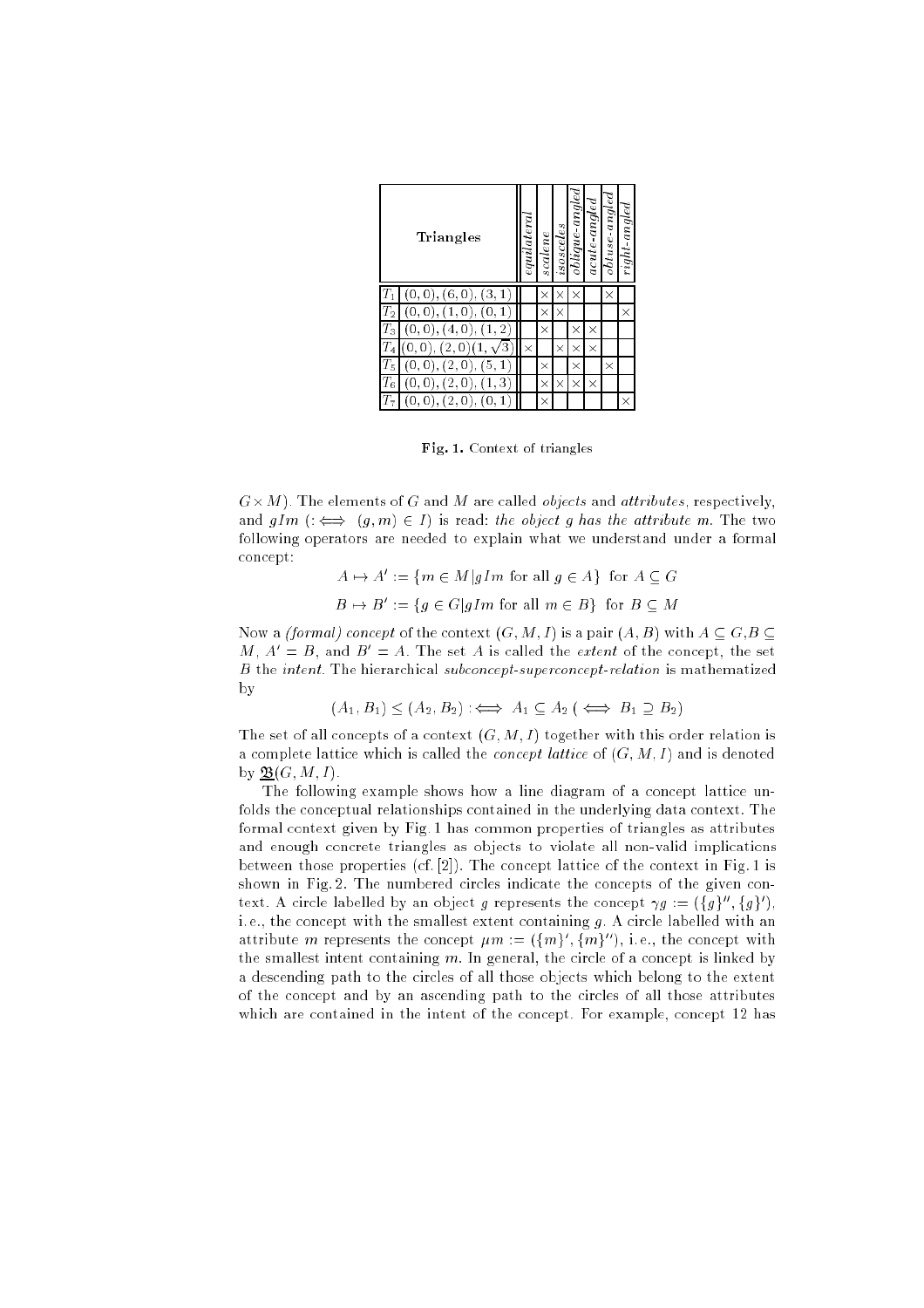

Fig. 2. Concept lattice of the context in Fig. 1

the objects  $T_1$ ,  $T_2$ , and  $T_6$  in its extent and the attributes *isosceles* and *scalene* in its intent. The whole information given by the context  $(G, M, I)$  can therefore be read from the line diagram of its concept lattice: An object  $g$  has an attribute m if and only if there is an ascending path from  $g$  to  $m$  in the line diagram.

### 3 A Geometric Representation

The considered geometric representation of lattices is best explained by imagining the following situation: One is sitting on the top element of a lattice and is looking downwards. The first elements which one sees are the lower covers of the top element. Those elements are viewed as "points". In general, every element having only one upper cover shall be recognized as a "point" (hidden partly by its upper cover if this is not the top element). Further downwards one may discover elements having more than one upper cover. An element with two upper covers is viewed as a line segment between those upper covers, an element with three upper covers as triangle and so on. An element having  $n$ upper covers shall therefore be understood as a  $(n-1)$ -simplex with its upper covers as vertices. Of course, these vertices themselves may be simplices! The geometric representation of the lattice is now a visualization of those geometric objects with their incidences. A geometric representation of the triangle concept lattice is shown in the upper left of Fig. 3. Concept 1 is not represented in the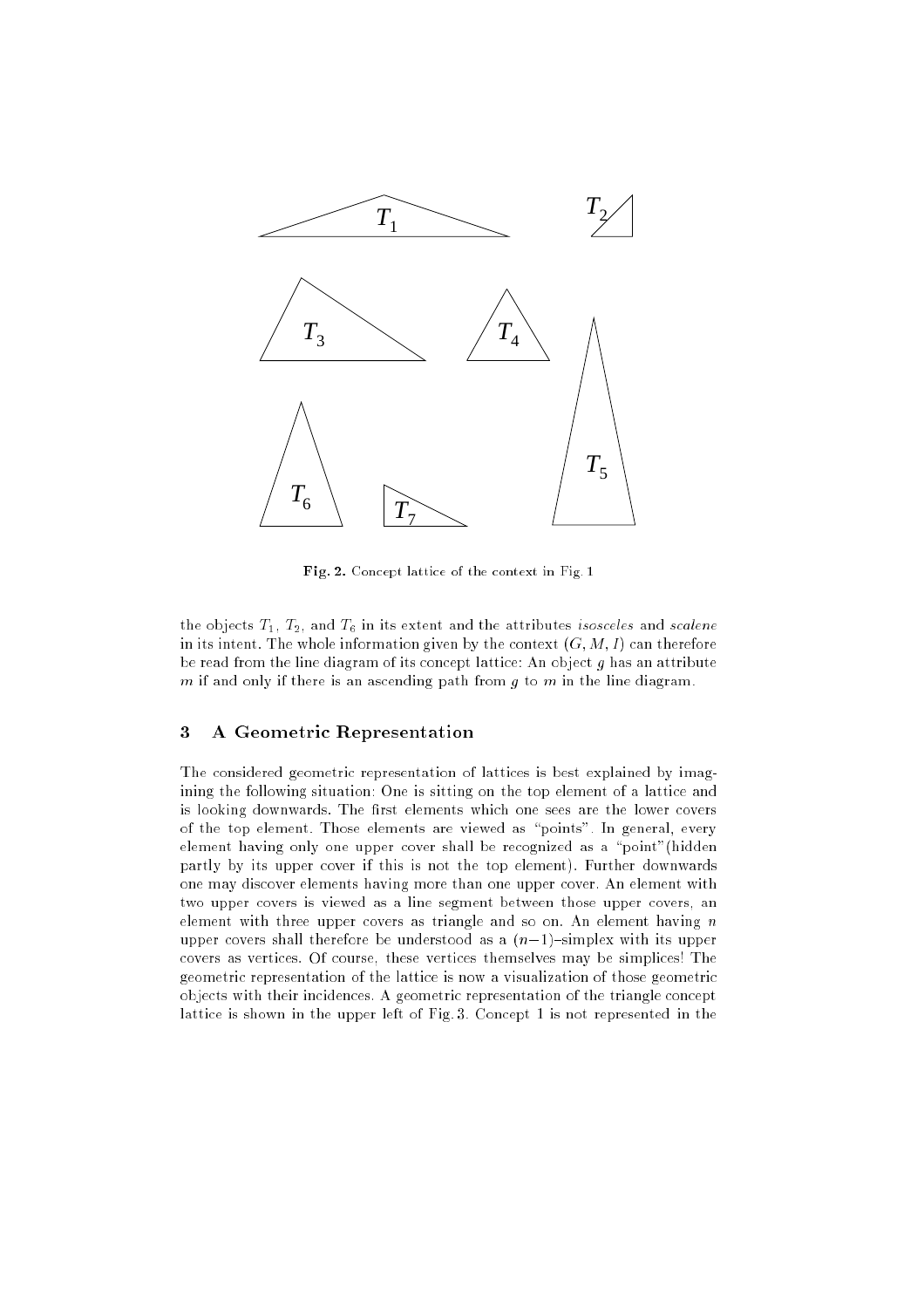Fig. 3. List of upper covers and geometric representations of the lattice in Fig. 2

diagram, because we have taken it as viewpoint. The concepts 2, 4, and 7 are represented by whole circles as they are the only "points" that are not "hidden" behind other concepts. The concepts 3, 8, 10, and 17 are also represented by circles as each of them has also only one upper cover, but they are lying below concepts different from concept 1 and are therefore partially hidden in the geometric representation. In the concept lattice we find seven concepts having two upper covers: these are the concepts 5, 6, 9, 11, 12, 13, and 15. In the geometric representation they are visualized by line segments linking their upper covers. The line segements are labelled by the corresponding concept numbers. Finally we find two triangles in the geometric representation. They are representing the concepts 14 and 16 which have three upper covers. The bottom element of the lattice, concept 18, is not visualized in the geometric representation. However we can easily deduce its upper covers: they are those concepts not beeing a vertex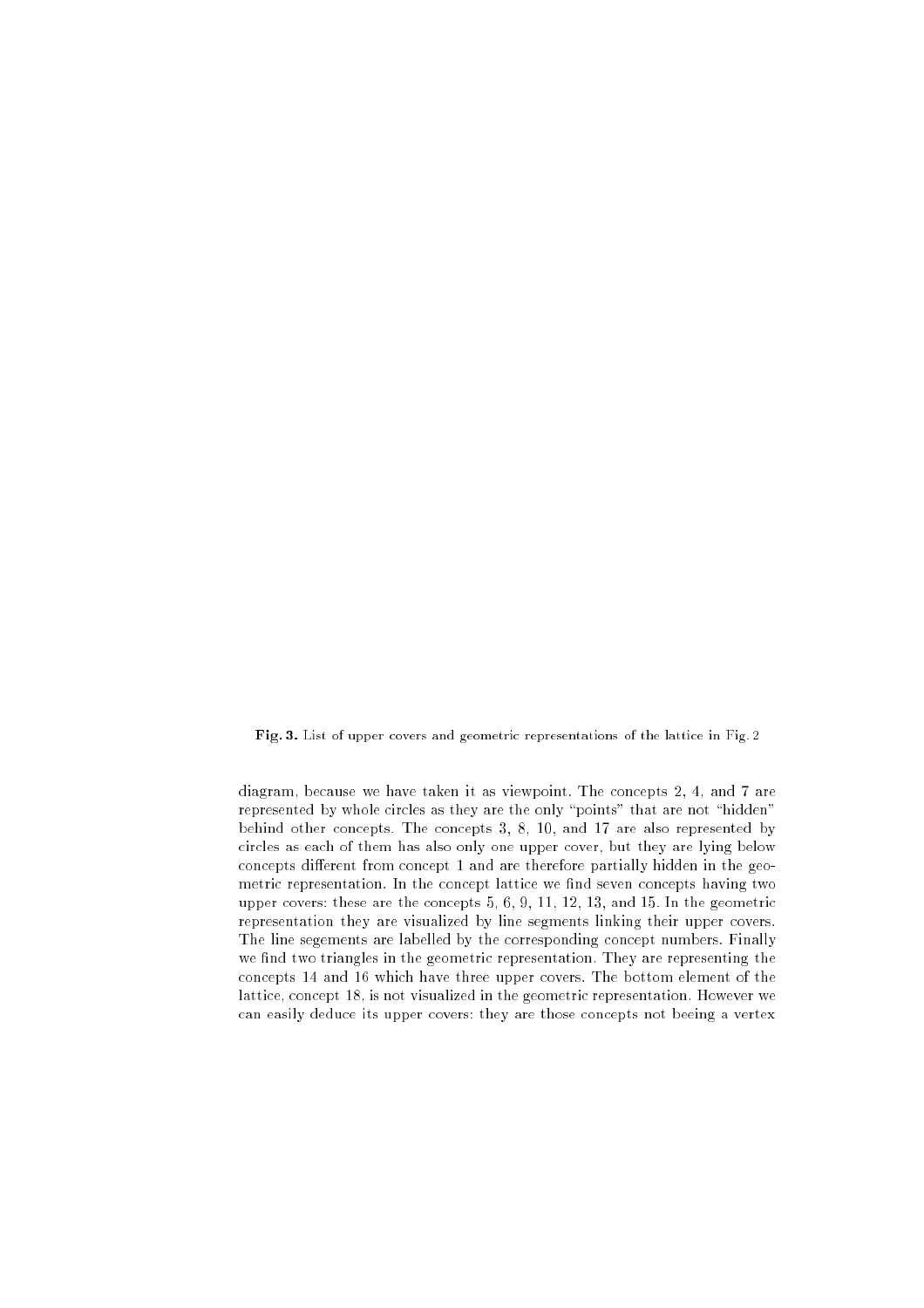of a simplex and not having a point lying behind them: these are the concepts 13, 15, 16, and 17.

The list of upper covers in Fig. 3 is an output of the basic program of Formal Concept Analysis (cf. [1]). The upper covers of a concept are listed in the line headed by the number of the concept. The list is sufficient for drawing the geometric representation. It is ordered in such a way that no concept appears as an upper cover of another concept before it is listed itself. So it is possible to obtain the geometric representation by working through the list of upper covers once from top to bottom. M. Kark has written an interactive program supporting the derivation of a geometric representation from a given list of upper covers (cf. [5]). An output of this program for the former example is also shown in Fig. 3.

#### 4 From Geometric Representations to Line Diagrams  $\overline{\bf{4}}$

Geometric representations can effectively support the drawing of line diagrams. They have extensively been used for elaborating adequate line diagrams of concept lattices. For this purpose it is important that meaningful substructures of lattices can be recognized by corresponding substructures of geometric representations.



Fig. 4. Linediagrams and geometric representations of lattices

Figure 4 shows some important substructures of lattices and their corresponding geometric representations: The cube in the upper left indicates the independence of three attributes in a concept lattice. The chain at its right is typical for ordinally dependent attributes, while the diamond in the lower left signals that there are attributes excluding each other. The lattice in the lower right is caused by attributes describing an interval structure.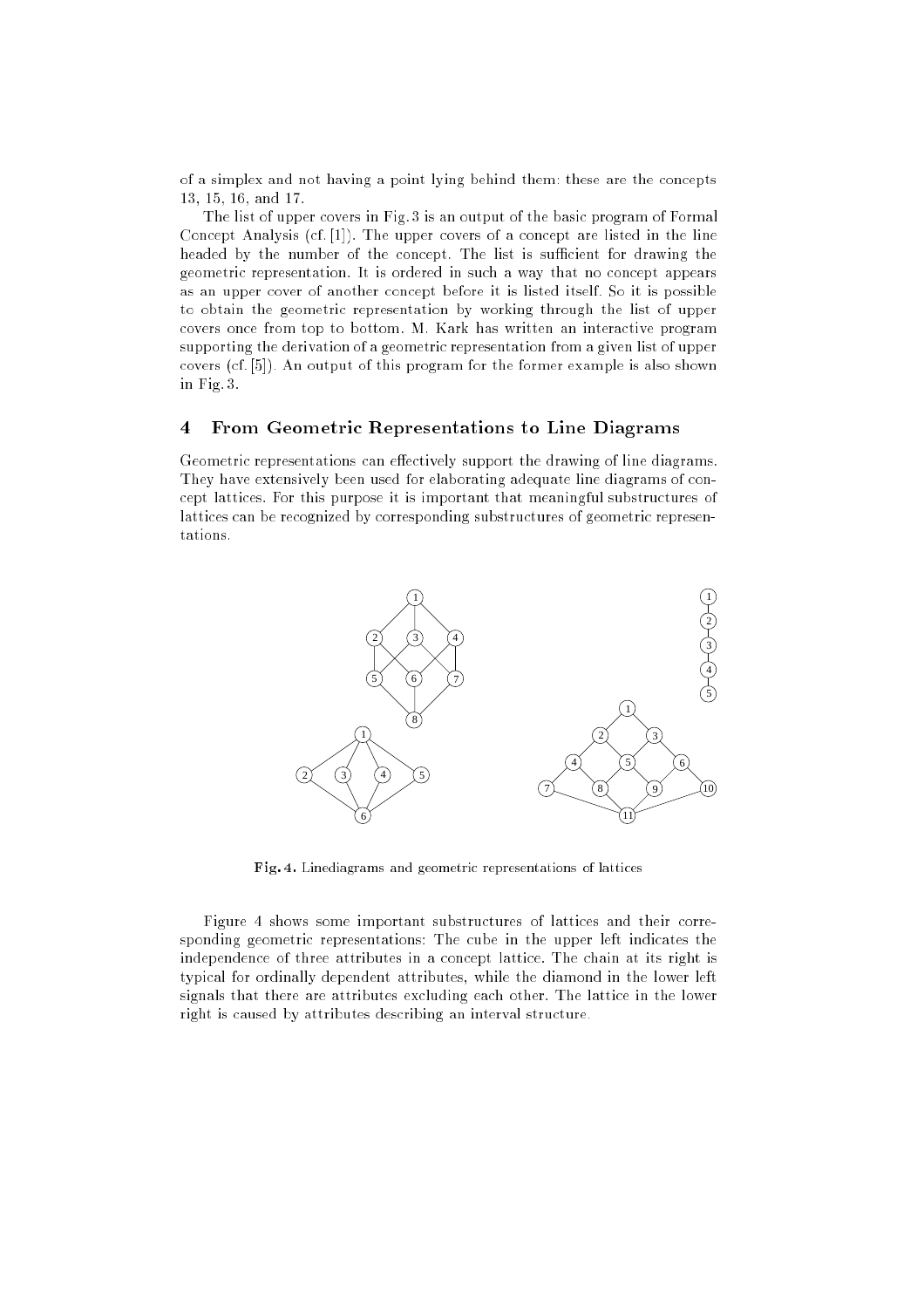Fig. 5. Line diagram based on the geometric representation in Fig. 6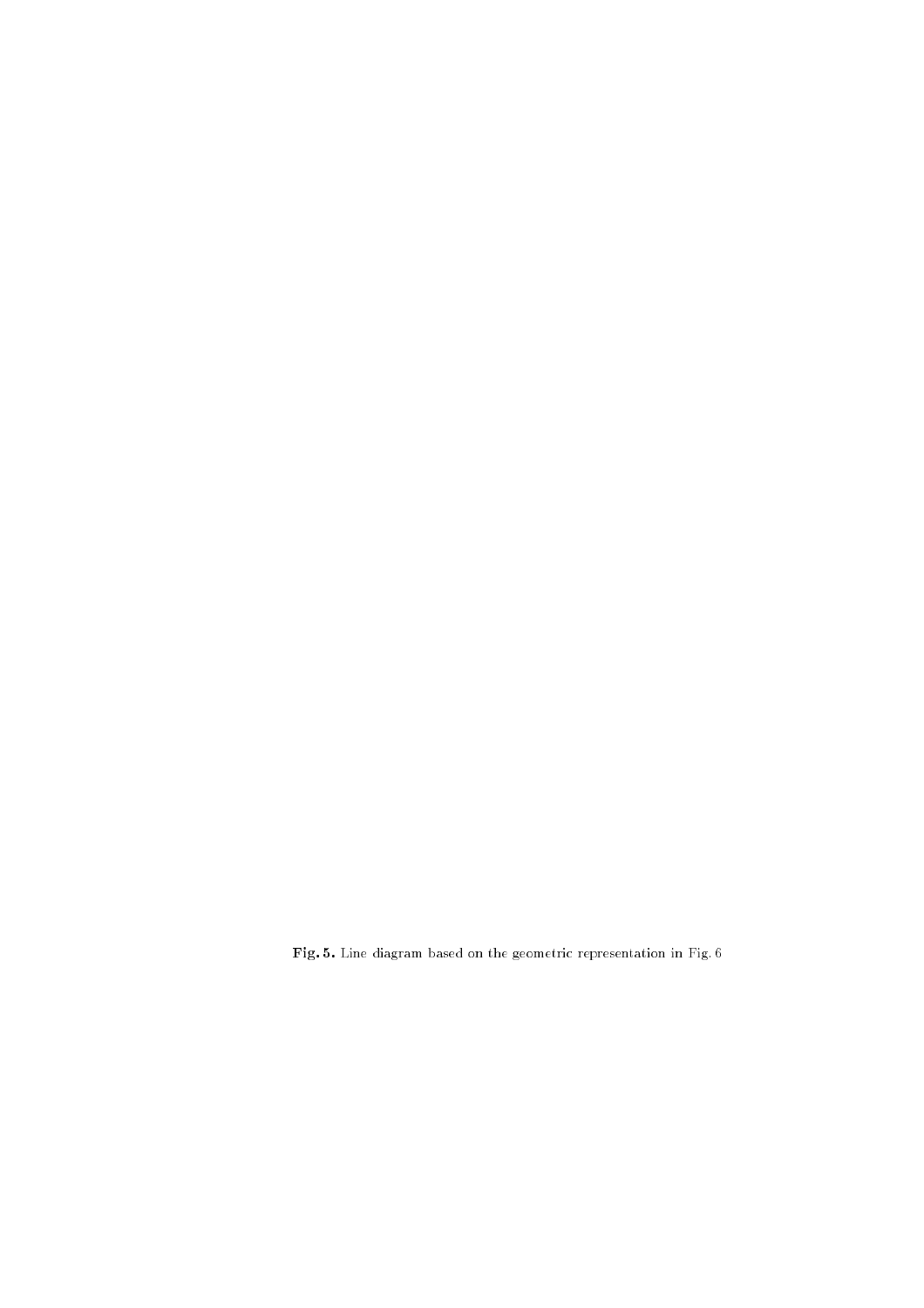Let us now have a look how the geometric representation in Fig. 3 has helped us to draw the concept lattice in Fig. 2. As already described in the preceding section, the program of P. Burmeister calculated the list of upper covers in Fig. 3 from the context in Fig. 1. Then the geometric representation was sketched manually. It shows us that the lattice mainly consists of two cubes. If one already has some experience in reading geometric representations, one also knows how the two cubes are "glued" together. If not, one starts drawing the "upper" cube consisting of the concepts 1, 2, 4, 7, 5, 9, 12, and 14. Thereby one has the choice to place two of the concepts 2, 4, and 7 on the outside. We choose concept 2 and 7 as they have "points" as lower covers. This helps us keeping the line diagram in balance. Now we can attach concept 3 to concept 2 and complete the second cube by the concepts 6, 11, and 16. The concepts 7 and 12 are completed to a parallelogram by adding the concepts 8 and 13. Together with the concepts 9 and 14, the concepts 10 and 15 also form a parallelogram. The only which is left to do is to attach the concept 17 to concept 6 and to add the bottom element, concept 18.

Although drawing of parallelograms has high preference, the heuristic is not particularly based on specic lattice properties. So it may also be useful for elaborating appropriate drawings of arbitrary (partially) ordered sets. In general one does not have top and bottom elements in ordered sets; in this case the minimal and maximal elements of the ordered set has also to appear in the geometric representation.

#### $\mathbf{5}$ 5 A concrete example

The geometrical heuristic for drawing concept lattices has been applied in a great variety of applications. Here we can demonstrate this by only one example from a collaboration with the ministry of civil engineering of the German province Nordrhein-Westfalen to develop a retrieval system concerning all regulations for building constructions. Concept lattices are used in the retrieval system as conceptual nets leading the users to the regulations which they have to consider in a specic situation of the process of planing and designing. For our example we choose the concept lattice for the fundamental construction (Rohbau) of a family house. It was interesting that there have been attemps of drawing experts to create an adequate line diagram without the geometrical heuristic. The results were not bad, but they could be substantially improved by using the geometrical method. The lattice has 30 elements which are listed in Fig. 6 with their upper covers. The geometric representation in Fig. 6 is shown as it was produced directly from this list. The left-right-order in the geometric diagram gave the basic insight for the design of the line diagram (of course, there are many more instances which influenced the drawing of the line diagram). The labelled line diagram of the concept lattice which was also appreciated by our collaborating engineers is presented in Fig. 5.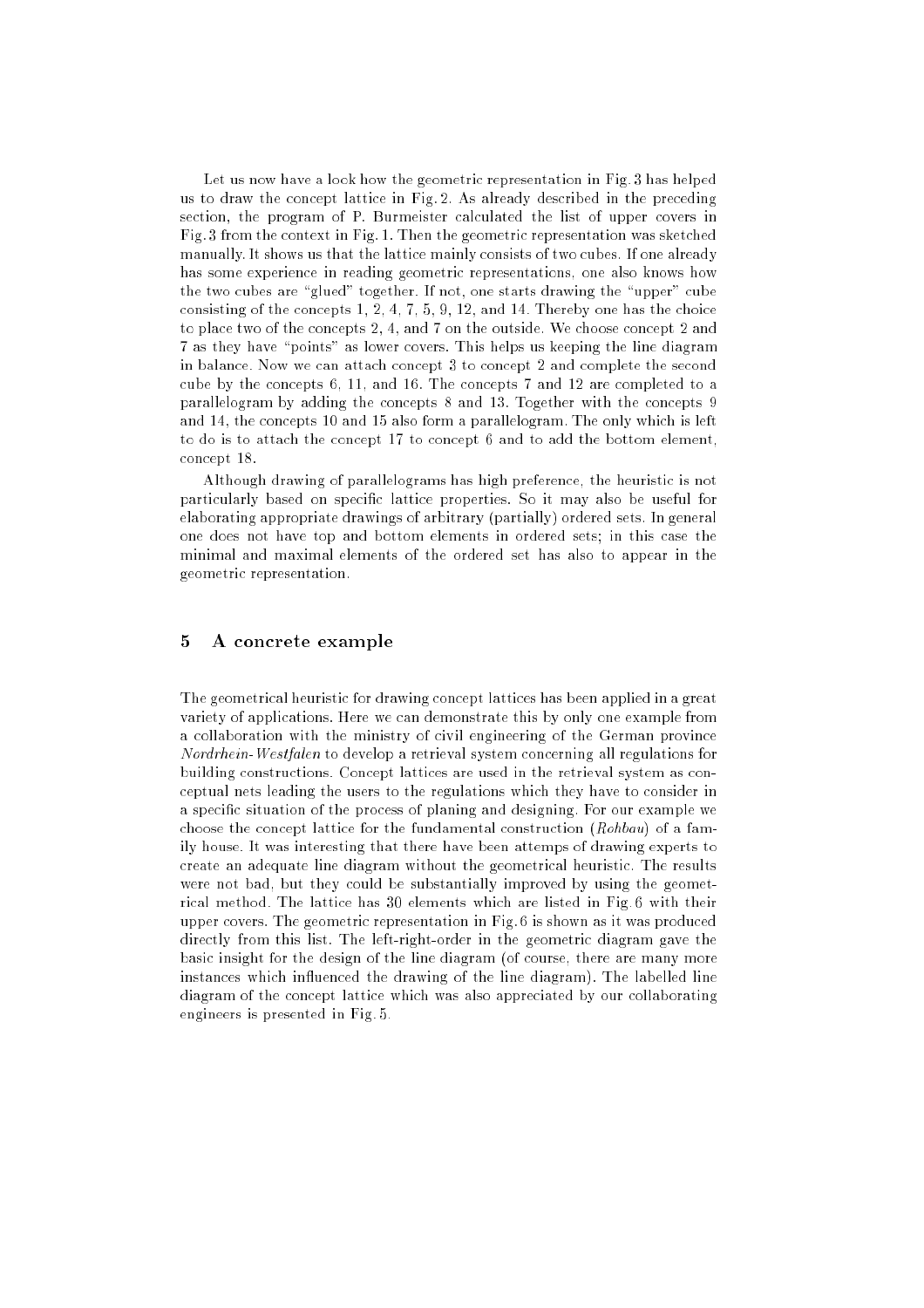Fig. 6. List of upper covers in the concept lattice "Rohbau" and geometric representation derived from it

### References

- 1. P. Burmeister: Programm zur formalen Begriffsanalyse einwertiger Kontexte. TH Darmstadt 1987 (Latest version 1991 for Atari ST and MS DOS)
- 2. P. Burmeister: Merkmalsimplikationen bei unsicherem Wissen. In: W. Lex (ed.): Arbeitstagung Begriffsanalyse und Künstliche Intelligenz, Informatik-Bericht 89/3. TU Clausthal-Zellerfeld 1991, 15-46
- 3. B. Ganter: Algorithmen zur Begriffsanalyse. In: B. Ganter, R. Wille, K. E. Wolff (ed.): Beiträge zur Begriffsanalyse. B. I.-Wissenschaftsverlag, Mannheim-Wien-Zürich 1987, 241-254
- 4. B. Ganter, R. Wille: Formale Begrisanalyse: Mathematische Grundlagen. B. I.- Wissenschaftsverlag, Mannheim (to appear)
- 5. M. Kark: Interaktives Zeichnen geometrischer Darstellungen von Begriffsverbänden. Diplomarbeit, FH Darmstadt 1989
- 6. W. Kollewe, M. Skorsky, F. Vogt, R. Wille: TOSCANA ein Werkzeug zur begrifflichen Analyse und Erkundung von Daten. In: R. Wille, M. Zickwolff: Begriffliche Wissensverarbeitung - Grundfragen und Aufgaben. B.I.-Wissenschaftsverlag, Mannheim 1994.
- 7. R. Wille: Restructuring lattice theory: an approach based on hierarchies of concepts. In: I. Rival (ed.): Ordered sets. Reidel, Dordrecht-Boston 1982, 445-470
- 8. R. Wille: Geometric representations of concept lattices. In: O. Opitz(ed.): Conceptual and numerical analysis of data. Springer, Berlin-Heidelberg 1989, 239-255